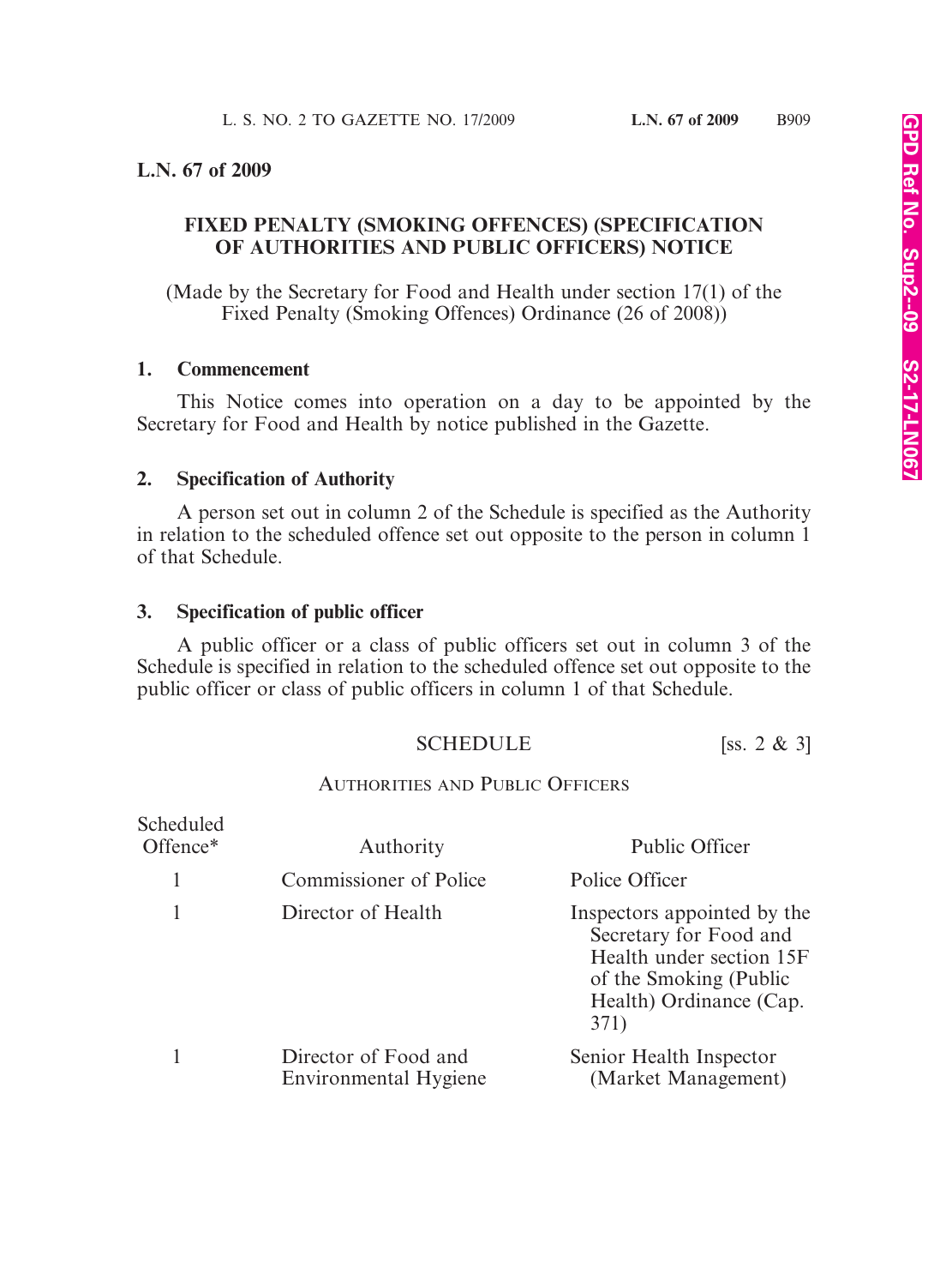| Scheduled<br>Offence* |                                                     | <b>Public Officer</b>                                                                                                                                                                                                                                                                                                                                                                                                                                                                                                                                                                                                              |
|-----------------------|-----------------------------------------------------|------------------------------------------------------------------------------------------------------------------------------------------------------------------------------------------------------------------------------------------------------------------------------------------------------------------------------------------------------------------------------------------------------------------------------------------------------------------------------------------------------------------------------------------------------------------------------------------------------------------------------------|
|                       | Authority                                           | Senior Health Inspector<br>(Hawkers and Markets)<br>Senior Health Inspector<br>(Hawkers)<br><b>Health Inspector (Market)</b><br>Management)<br>Health Inspector (Hawkers<br>and Markets)<br>Health Inspector (Hawker<br>Casework)<br>Principal Hawker Control<br><b>Officer</b> (Hawker Control<br>Team)<br><b>Chief Hawker Control</b><br><b>Officer</b> (Hawker Control<br>Team)<br>Senior Hawker Control<br><b>Officer</b> (Hawker Control<br>Team)<br>Hawker Control Officer<br>(Hawker Control Team)<br><b>Assistant Hawker Control</b><br><b>Officer</b> (Hawker Control<br>Team)<br>Overseer (Markets)<br>Foreman (Markets) |
|                       | Director of Housing                                 | Market Assistant<br><b>Housing Manager</b><br><b>Assistant Housing</b><br>Manager<br>Housing Officer                                                                                                                                                                                                                                                                                                                                                                                                                                                                                                                               |
| 1                     | Director of Leisure and<br><b>Cultural Services</b> | Amenities Officer I<br><b>Amenities Officer II</b><br><b>Senior Amenities Assistant</b><br>Amenities Assistant I<br><b>Amenities Assistant II</b><br><b>Amenities Assistant III</b><br>Chief Librarian<br>Senior Librarian<br>Librarian                                                                                                                                                                                                                                                                                                                                                                                            |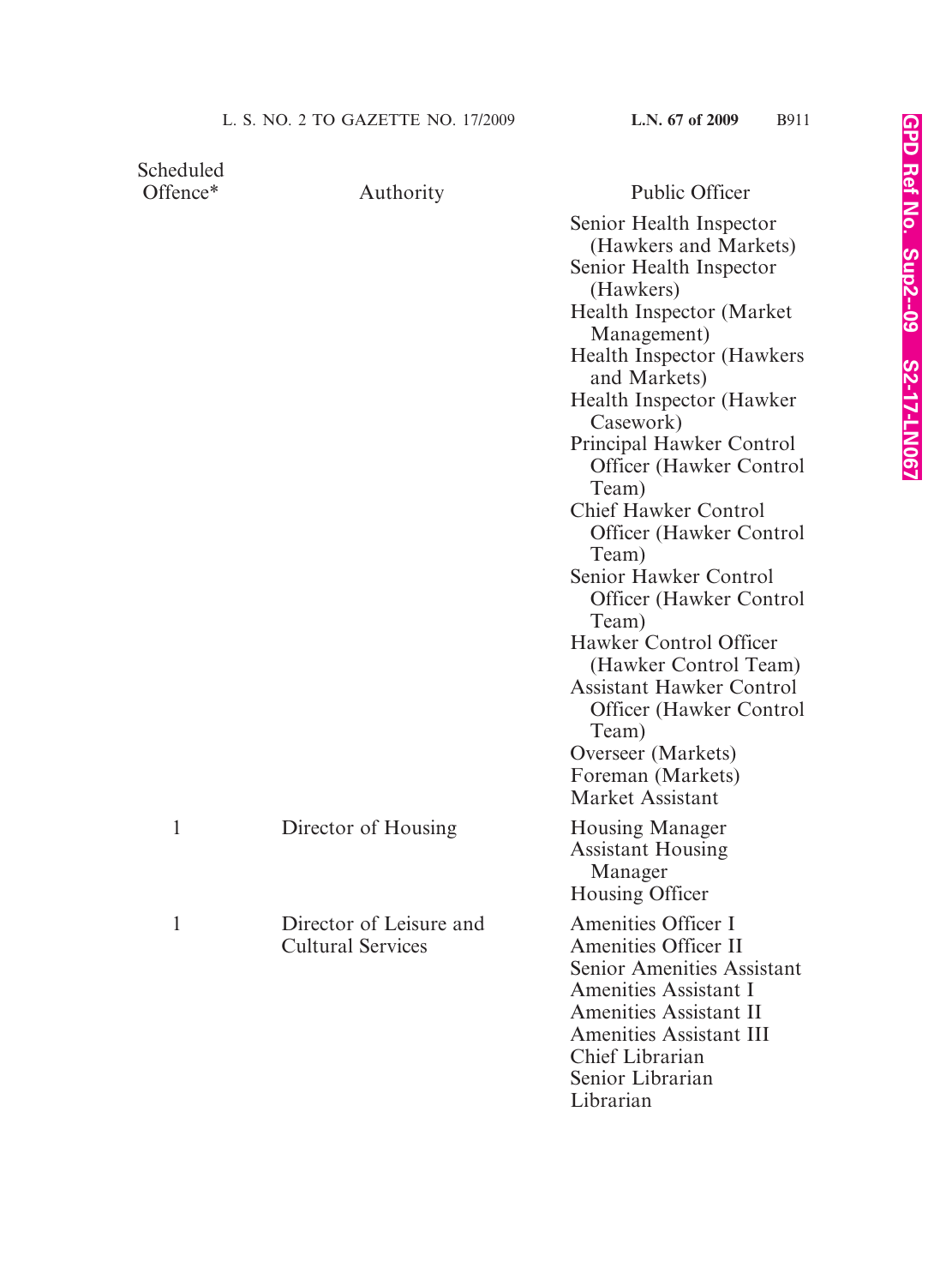Scheduled

Offence\* Authority Public Officer

Assistant Librarian Chief Manager, Cultural **Services** Senior Manager, Cultural **Services** Manager, Cultural Services Assistant Manager, Cultural Services Assistant Recreation and Sport Officer II Chief Leisure Services Manager Senior Leisure Services Manager Leisure Services Manager Assistant Leisure Services Manager I Assistant Leisure Services Manager II

\* In this column, a scheduled offence is described by reference to the item number set out opposite to the scheduled offence in column 1 of the Schedule to the Ordinance. Item 1 of that Schedule represents the offence of smoking in areas designated as no smoking areas or in public transport carriers under section 7(1) of the Smoking (Public Health) Ordinance (Cap. 371).

> Dr. York Y. N. CHOW Secretary for Food and Health

21 April 2009

#### **Explanatory Note**

The offence of smoking in areas designated as no smoking areas or in public transport carriers under section 7(1) of the Smoking (Public Health) Ordinance (Cap. 371) is a scheduled offence ("the scheduled offence") punishable by a fixed penalty under the Fixed Penalty (Smoking Offences) Ordinance (26 of 2008) ("the Ordinance").